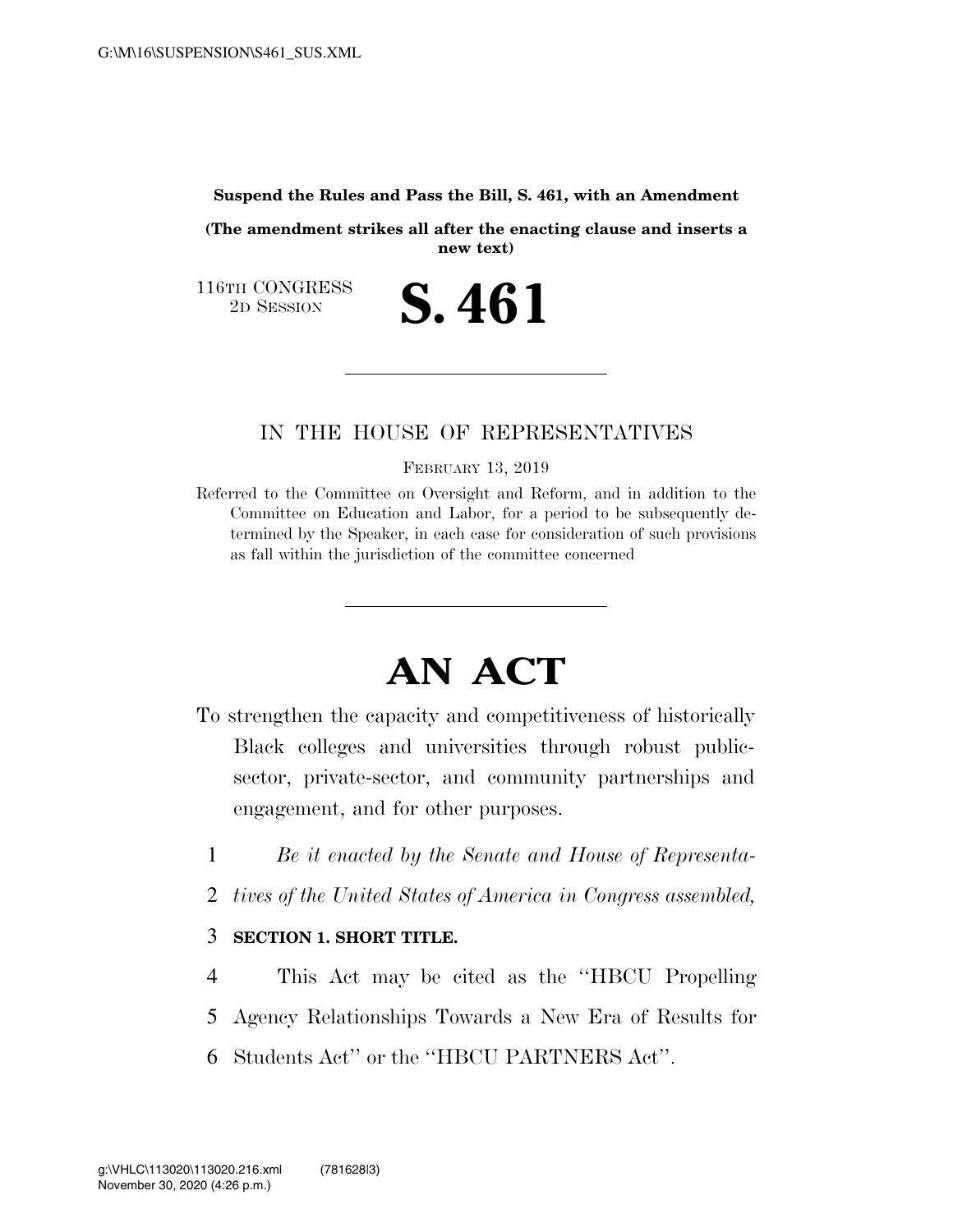## **SEC. 2. FINDINGS AND PURPOSES.**

(a) FINDINGS.—Congress finds the following:

 (1) As many colleges and universities across the country kept their doors closed to African American applicants, historically Black colleges and univer- sities (referred to in this section as ''HBCUs'') played a central role in ensuring that African Ameri-cans could attain an excellent education.

 (2) Today, HBCUs continue to play a critical role in ensuring that African Americans, and those of all races, can access high-quality educational op-portunities.

 (3) HBCUs enroll nearly 300,000 students, an estimated 70 percent of whom come from low-income backgrounds and 80 percent of whom are African American.

 (4) According to the National Association For Equal Opportunity In Higher Education (referred to in this section as ''NAFEO''), HBCUs make up just 3 percent of American institutions of higher edu- cation but serve more than a fifth of African Amer-ican college students.

 (5) According to the Thurgood Marshall College Fund (referred to in this section as ''TMCF''), ap- proximately 9 percent of all African American col-lege students attend HBCUs.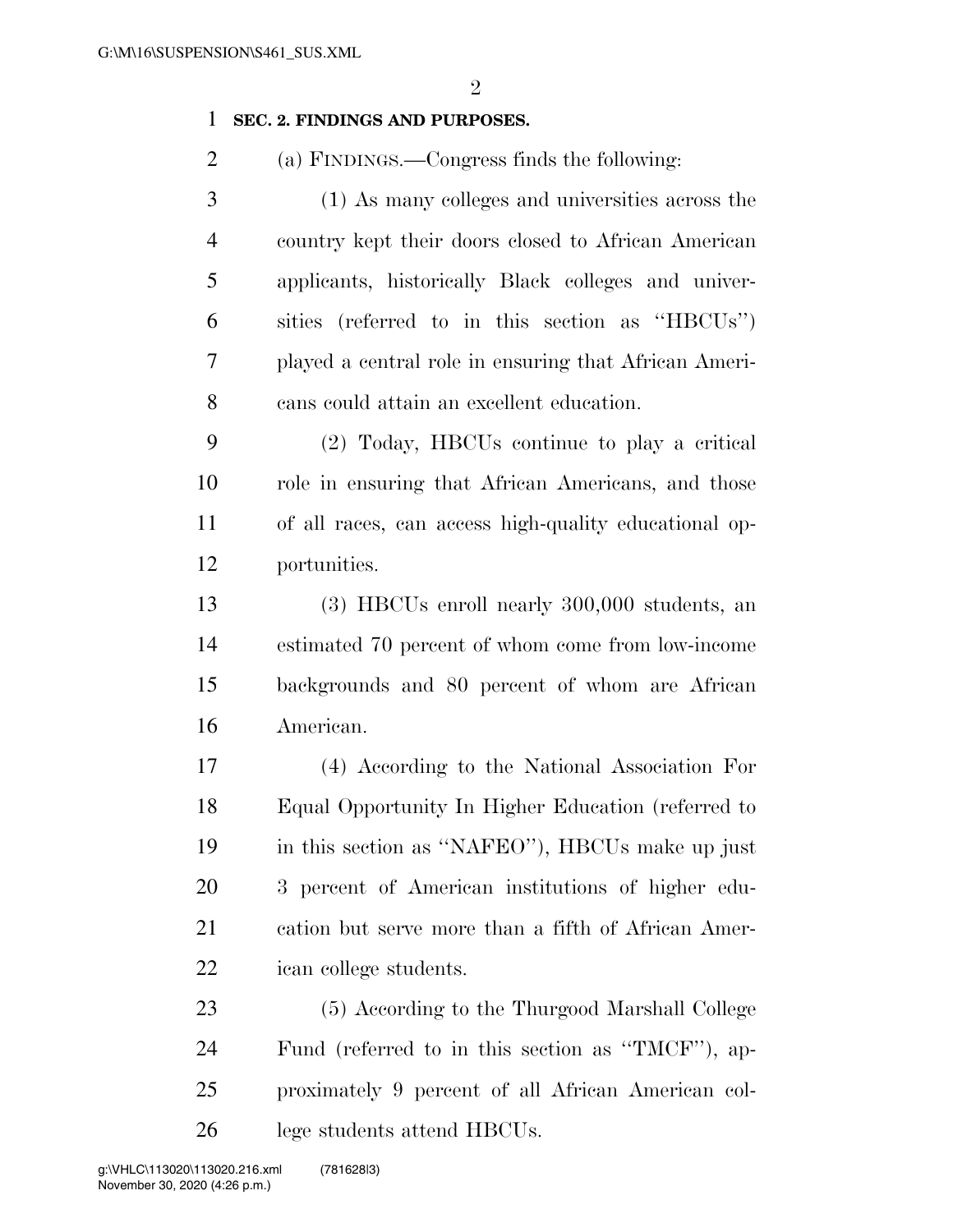(6) A March 2017 report from the Education Trust concluded that HBCUs have higher comple- tion rates for African American students than other institutions serving similar student populations. (7) According to TMCF, 40 percent of African American Members of Congress, 50 percent of Afri- can American lawyers, and 80 percent of African American judges are graduates of HBCUs. (8) According to NAFEO, HBCUs graduate approximately 50 percent of African American pub-11 lic school teaching professionals. (9) According to the United Negro College Fund (referred to in this section as ''UNCF''), Afri- can American graduates of HBCUs are almost twice as likely as African Americans who graduated from other institutions to report that their university pre- pared them well for life. (10) According to a study commissioned by UNCF, in 2014, HBCUs generated a total direct economic impact of \$14,800,000,000 and created more than 134,000 jobs. 22 (11) According to a 2019 report produced by the American Council on Education and UNCF, de- spite efforts to counter a historical legacy of inequi-table funding and notable investments by the Fed-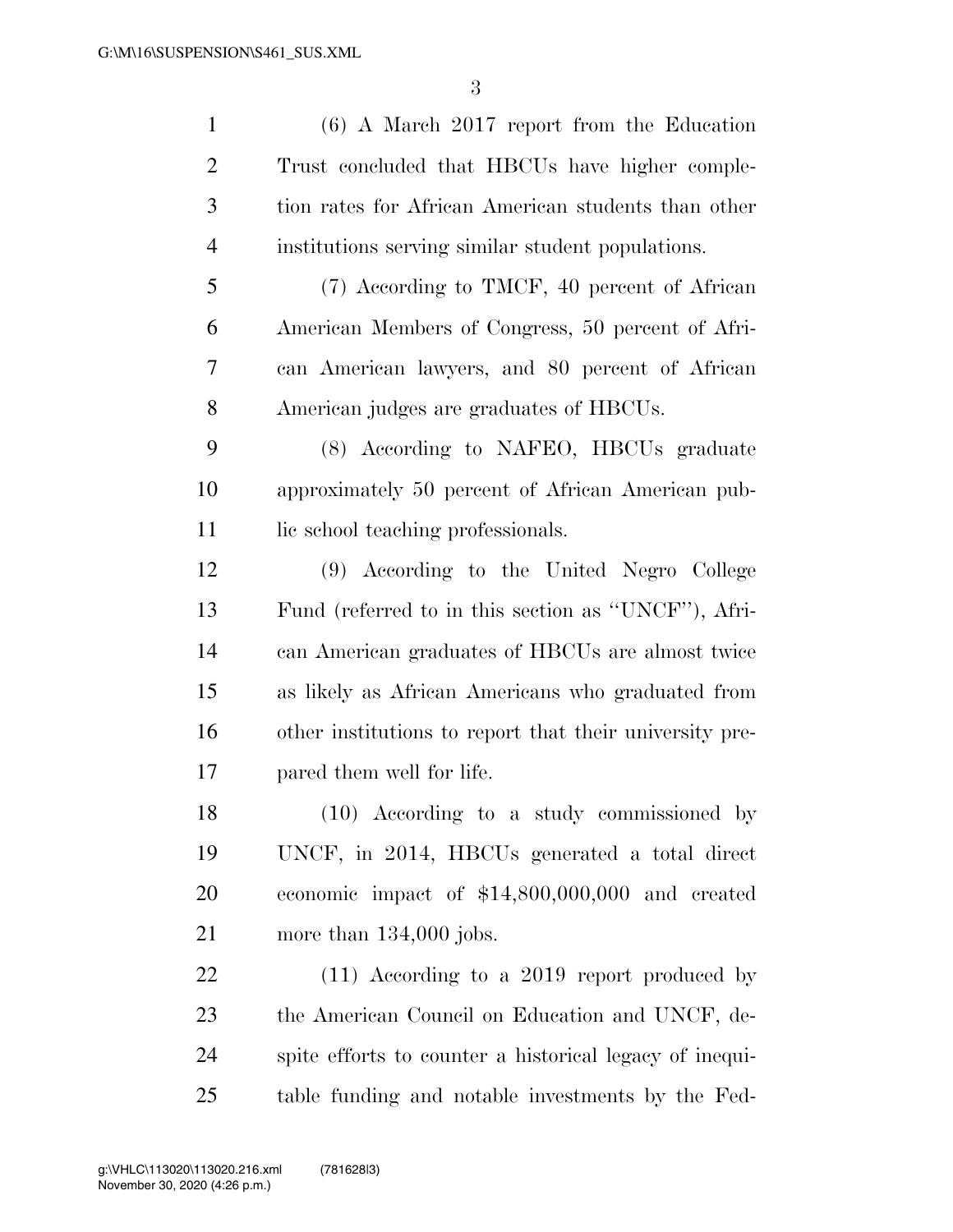| $\mathbf{1}$   | eral Government and many State governments, re-        |
|----------------|--------------------------------------------------------|
| $\overline{2}$ | source inequities continue to plague HBCUs.            |
| 3              | (b) PURPOSES.—The purposes of this Act are—            |
| $\overline{4}$ | (1) to strengthen the capacity and competitive-        |
| 5              | ness of HBCUs to fulfill their principal mission of    |
| 6              | equalizing educational opportunity, as described in    |
| 7              | section $301(b)$ of the Higher Education Act of $1965$ |
| 8              | $(20 \text{ U.S.C. } 1051(b));$                        |
| 9              | (2) to align HBCUs with the educational and            |
| 10             | economic competitiveness priorities of the United      |
| 11             | States;                                                |
| 12             | (3) to provide students enrolled at HBCUs with         |
| 13             | the highest quality educational and economic oppor-    |
| 14             | tunities;                                              |
| 15             | (4) to bolster and facilitate productive inter-        |
| 16             | actions between HBCUs and Federal agencies; and        |
| 17             | (5) to encourage HBCU participation in and             |
| 18             | benefit from Federal programs, grants, contracts,      |
| 19             | and cooperative agreements.                            |
| 20             | SEC. 3. DEFINITIONS.                                   |
| 21             | In this Act:                                           |
| 22             | (1) APPLICABLE AGENCY.—The term "applica-              |
| 23             | ble agency" means—                                     |
| 24             | (A) the Department of Agriculture;                     |
| 25             | (B) the Department of Commerce;                        |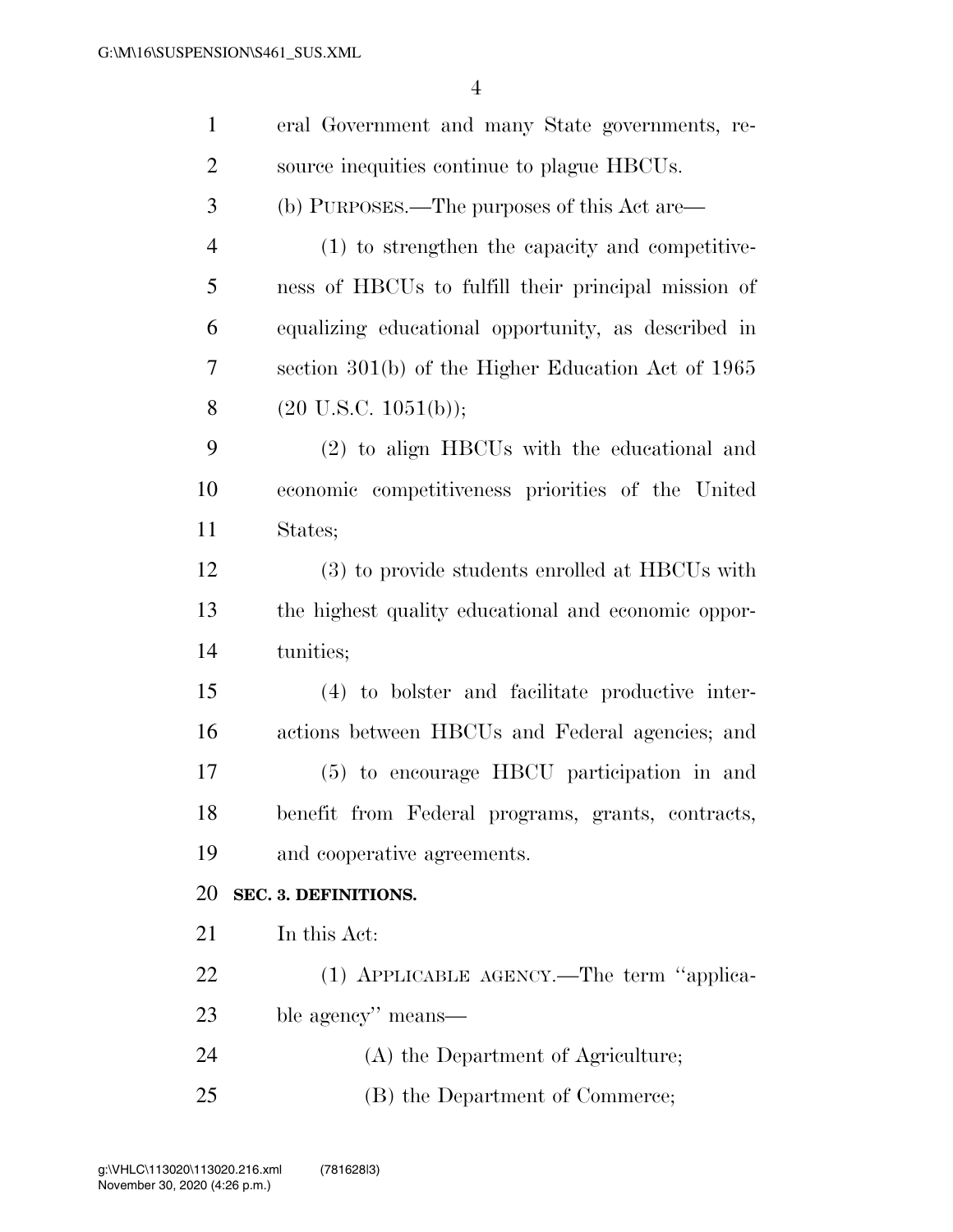| $\mathbf{1}$   | (C) the Department of Defense;           |
|----------------|------------------------------------------|
| $\overline{2}$ | (D) the Department of Education;         |
| 3              | (E) the Department of Energy;            |
| $\overline{4}$ | (F) the Department of Health and Human   |
| 5              | Services;                                |
| 6              | (G) the Department of Homeland Security; |
| 7              | the Department of Housing<br>(H)<br>and  |
| 8              | Urban Development;                       |
| 9              | (I) the Department of the Interior;      |
| 10             | (J) the Department of Justice;           |
| 11             | (K) the Department of Labor;             |
| 12             | (L) the Department of State;             |
| 13             | (M) the Department of Transportation;    |
| 14             | (N) the Department of Treasury;          |
| 15             | (O) the Department of Veterans Affairs;  |
| 16             | (P) the National Aeronautics and Space   |
| 17             | Administration;                          |
| 18             | (Q) the National Oceanic and Atmospheric |
| 19             | Administration;                          |
| 20             | (R) the National Science Foundation;     |
| 21             | (S) the Small Business Administration;   |
| 22             | and                                      |
| 23             | (T) any other Federal agency designated  |
| 24             | as an applicable agency under section 4. |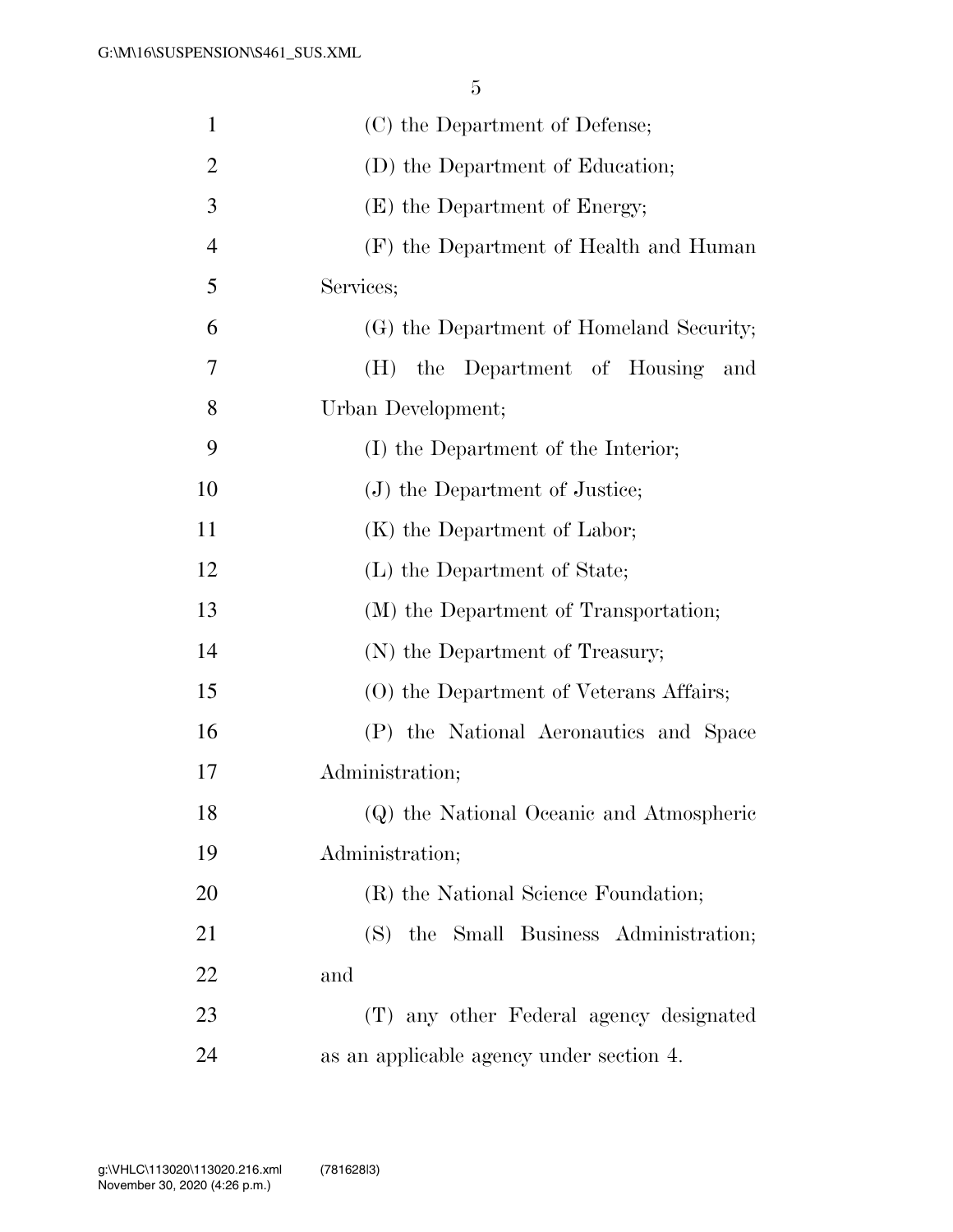| $\mathbf{1}$   | (2) EXECUTIVE DIRECTOR.—The term "Execu-            |
|----------------|-----------------------------------------------------|
| $\overline{2}$ | tive Director" means—                               |
| 3              | (A) the Executive Director of the White             |
| $\overline{4}$ | House Initiative on Historically Black Colleges     |
| 5              | and Universities, as designated by the Presi-       |
| 6              | dent; or                                            |
| 7              | (B) if no such Executive Director is des-           |
| 8              | ignated, such person as the President may des-      |
| 9              | ignate to lead the White House Initiative on        |
| 10             | Historically Black Colleges and Universities.       |
| 11             | (3) HBCU.—The term "HBCU" means a his-              |
| 12             | torically Black college or university.              |
| 13             | (4) HISTORICALLY BLACK COLLEGE OR UNI-              |
| 14             | VERSITY.—The term "historically Black college or    |
| 15             | university" has the meaning given the term "part B  |
| 16             | institution" under section 322 of the Higher Edu-   |
| 17             | cation Act of 1965 (20 U.S.C. 1061).                |
| 18             | (5) PRESIDENT'S BOARD OF ADVISORS.—The              |
| 19             | term "President's Board of Advisors" means the      |
| 20             | President's Board of Advisors on historically Black |
| 21             | colleges and universities.                          |
| 22             | $(6)$ SECRETARY.—Except as otherwise provided,      |
| 23             | the term "Secretary" means the Secretary of Edu-    |
| 24             | cation.                                             |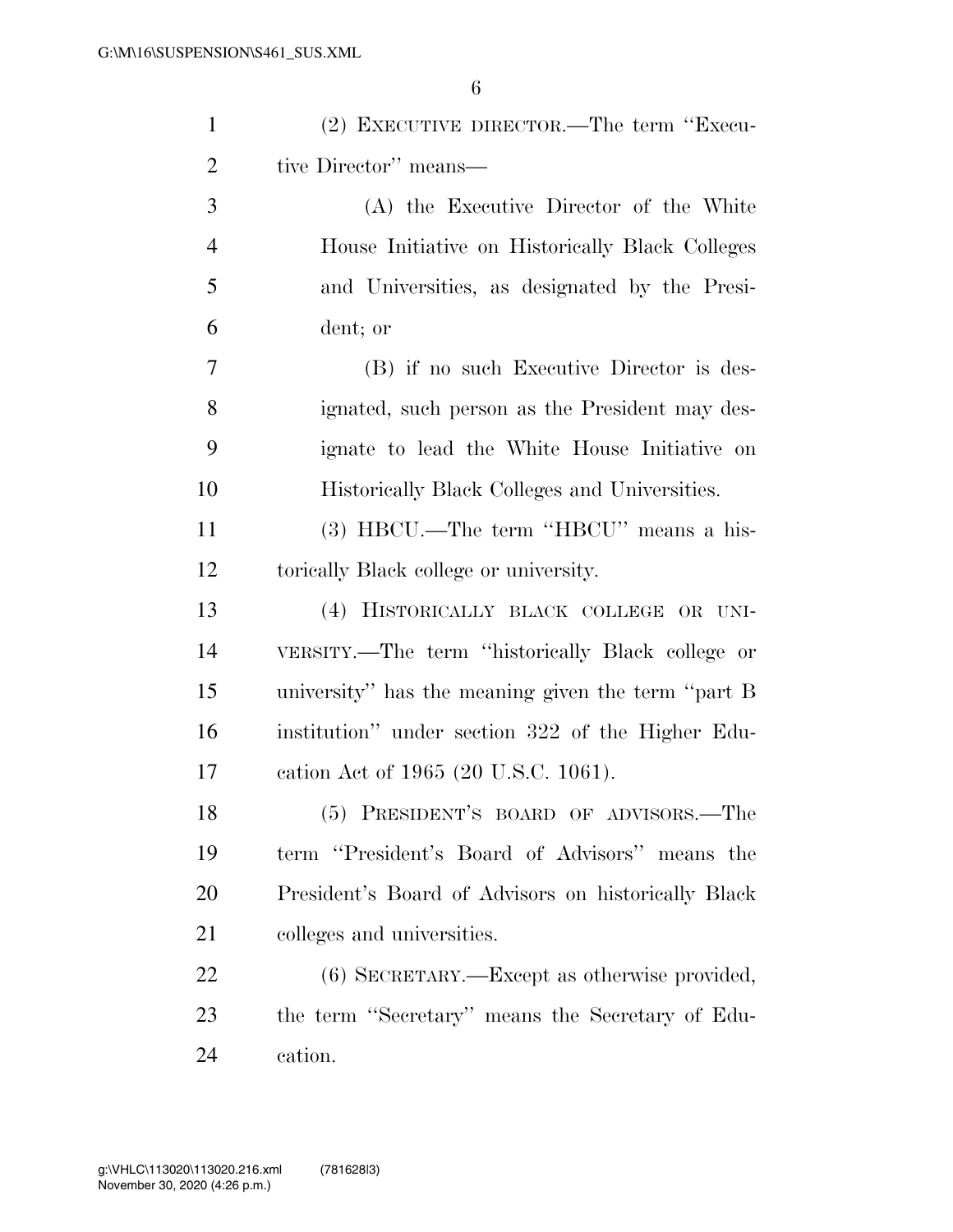(7) WHITE HOUSE INITIATIVE.—The term

 ''White House Initiative'' means the White House Initiative on historically Black colleges and univer- sities. **SEC. 4. STRENGTHENING HBCUS THROUGH FEDERAL AGENCY PLANS.**  (a) DESIGNATING APPLICABLE AGENCIES.—The Secretary, in consultation with the Executive Director, shall— (1) identify each Federal agency with which an HBCU— (A) has entered into a grant, contract, or cooperative agreement; or (B) is eligible to participate in the pro- grams and initiatives under the jurisdiction of such Federal agency; and (2) designate each Federal agency so identified

as an applicable agency.

 (b) SUBMITTING AGENCY PLANS.—Not later than February 1 of each year, the head of each applicable agen- cy shall submit to the Secretary, the Executive Director, the Committee on Health, Education, Labor, and Pen- sions of the Senate, the Committee on Education and Labor of the House of Representatives, and the Presi-dent's Board of Advisors an annual Agency Plan describ-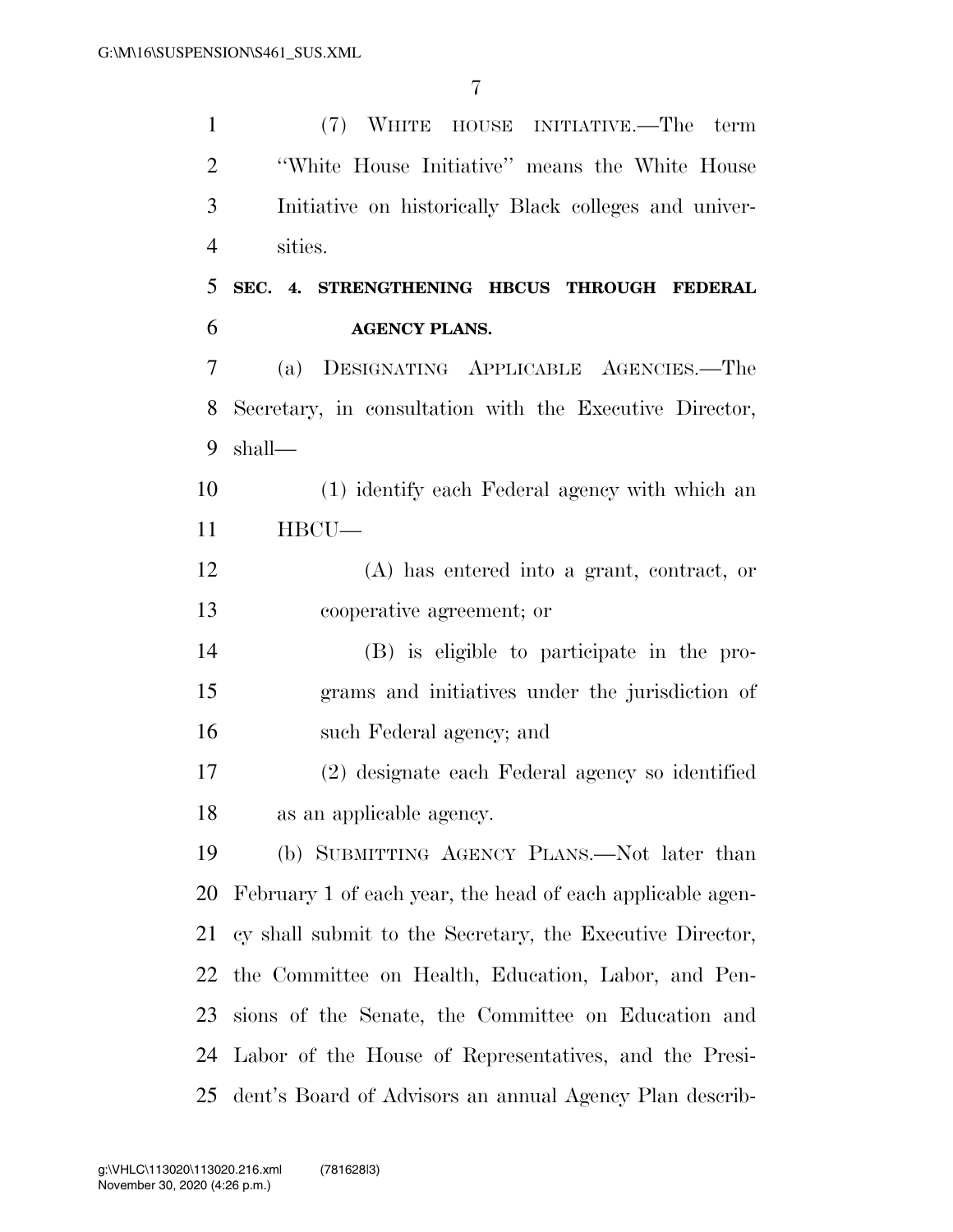ing efforts to strengthen the capacity of HBCUs to par- ticipate or be eligible to participate in the programs and initiatives under the jurisdiction of such applicable agency 4 as described in subsection  $(a)(1)(B)$ .

 (c) FURTHER REQUIREMENTS FOR SUBMISSION AND ACCESSIBILITY.—The Executive Director shall make all annual Agency Plan submissions publicly available online in a user-friendly format.

 (d) AGENCY PLAN CONTENT.—Where appropriate, each Agency Plan shall include—

 (1) a description of how the applicable agency intends to increase the capacity of HBCUs to com- pete effectively for grants, contracts, or cooperative agreements;

 (2) an identification of Federal programs and initiatives under the jurisdiction of the applicable agency in which HBCUs are underrepresented;

 (3) an outline of proposed efforts to improve HBCUs' participation in such programs and initia-20 tives;

 (4) a description of any progress made towards advancing or achieving goals and efforts from pre- vious Agency Plans submitted under this section by such applicable agency;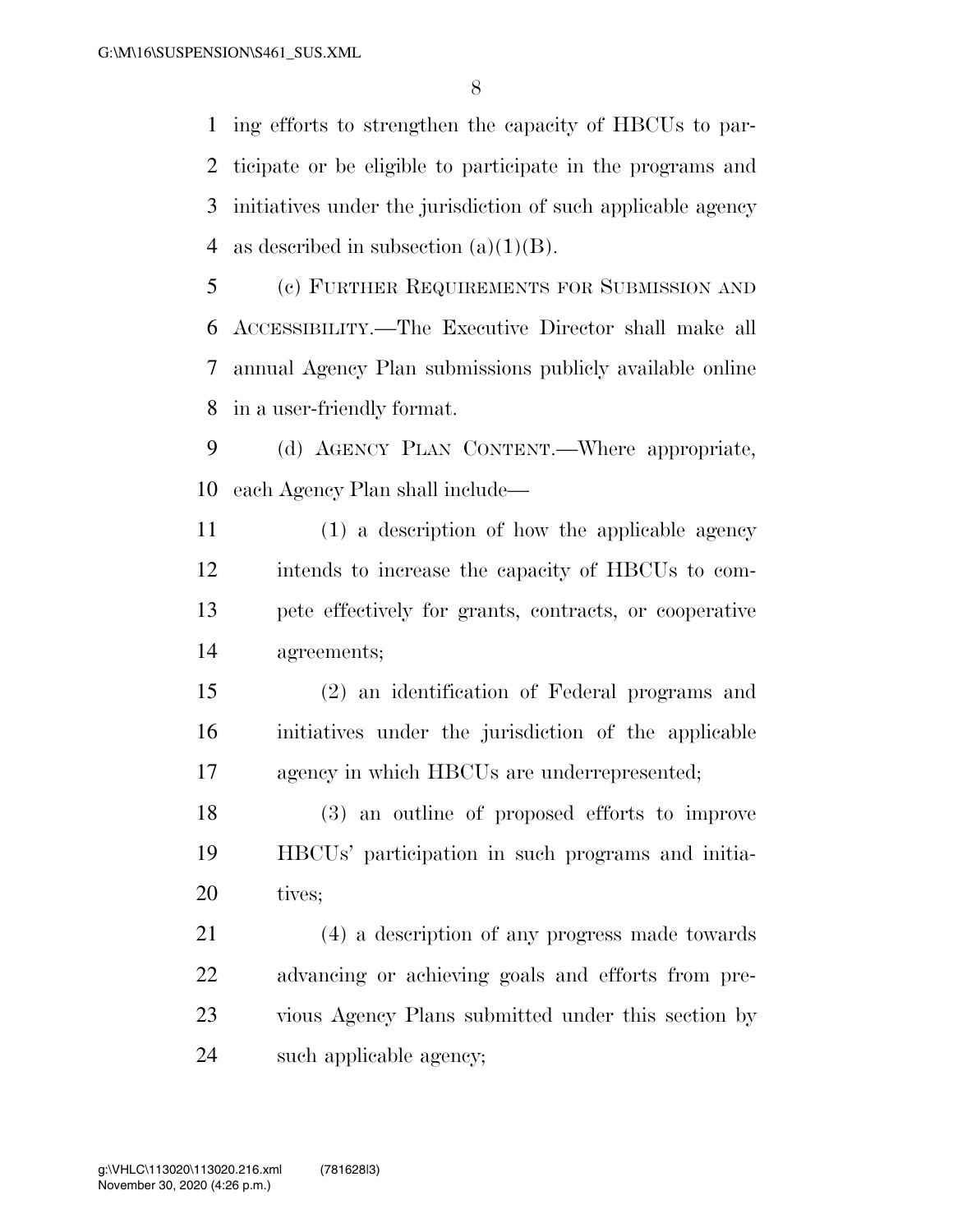(5) a description of how the applicable agency plans to encourage public-sector, private-sector, and community involvement to improve the capacity of HBCUs to compete effectively for grants, contracts, or cooperative agreements, and to participate in pro- grams and initiatives under the jurisdiction of such agency; (6) an identification of programs and initiatives not listed in a previous Agency Plan in which an HBCU may participate; (7) any other information the applicable agency determines is relevant to promoting opportunities to fund, partner, contract, or otherwise interact with HBCUs; and (8) any additional criteria established by the Secretary or the White House Initiative. (e) AGENCY ENGAGEMENT.—To help fulfill the objec- tives of the Agency Plans, the head of each applicable agency— (1) shall provide, as appropriate, technical as- sistance and information to the Executive Director to enhance communication with HBCUs concerning the applicable agency's— (A) programs and initiatives described in 25 subsection  $(d)(2)$ ; and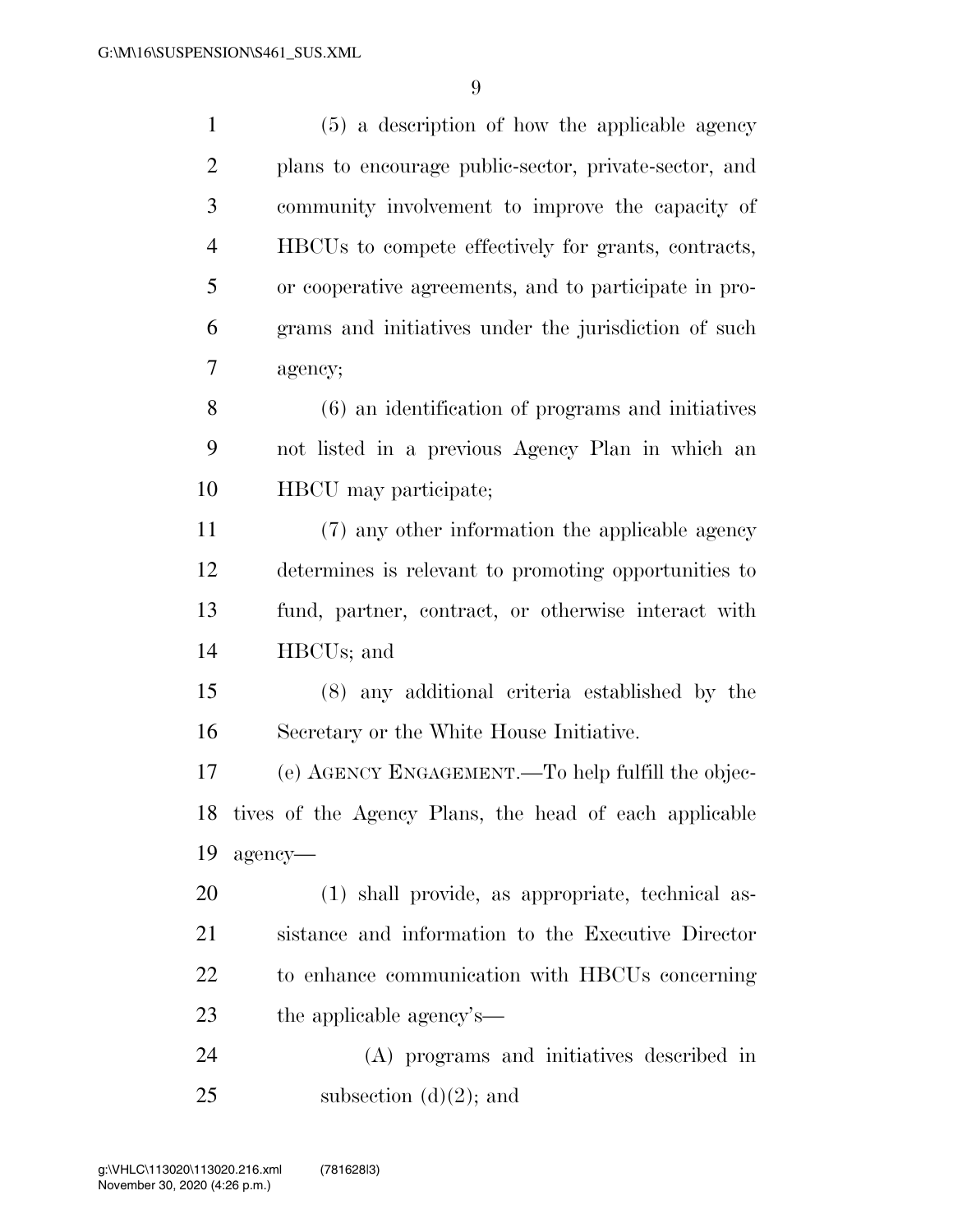| $\mathbf{1}$   | (B) the preparation of applications or pro-             |
|----------------|---------------------------------------------------------|
| $\overline{2}$ | posals for grants, contracts, or cooperative            |
| 3              | agreements; and                                         |
| $\overline{4}$ | $(2)$ shall appoint a senior official to report di-     |
| 5              | rectly to the agency head on the applicable agency's    |
| 6              | progress under this section.                            |
| 7              | SEC. 5. PRESIDENT'S BOARD OF ADVISORS ON HBCUS.         |
| 8              | (a) ADMINISTRATION.—                                    |
| 9              | (1) IN GENERAL.—There is established the                |
| 10             | President's Board of Advisors on historically Black     |
| 11             | colleges and universities in the Department of Edu-     |
| 12             | cation or, if the President so elects, within the Exec- |
| 13             | utive Office of the President.                          |
| 14             | (2) FUNDING FROM ED.—Except as provided in              |
| 15             | paragraph (3), the Secretary shall provide funding      |
| 16             | and administrative support for the President's          |
| 17             | Board of Advisors, subject to the availability of ap-   |
| 18             | propriations.                                           |
| 19             | (3) FUNDING FROM THE EXECUTIVE OFFICE OF                |
| 20             | THE PRESIDENT.—If the President elects to locate        |
| 21             | the President's Board of Advisors within the Execu-     |
| 22             | tive Office of the President, the Executive Office of   |

 the President shall provide funding and administra- tive support for the President's Board of Advisors, subject to the availability of appropriations.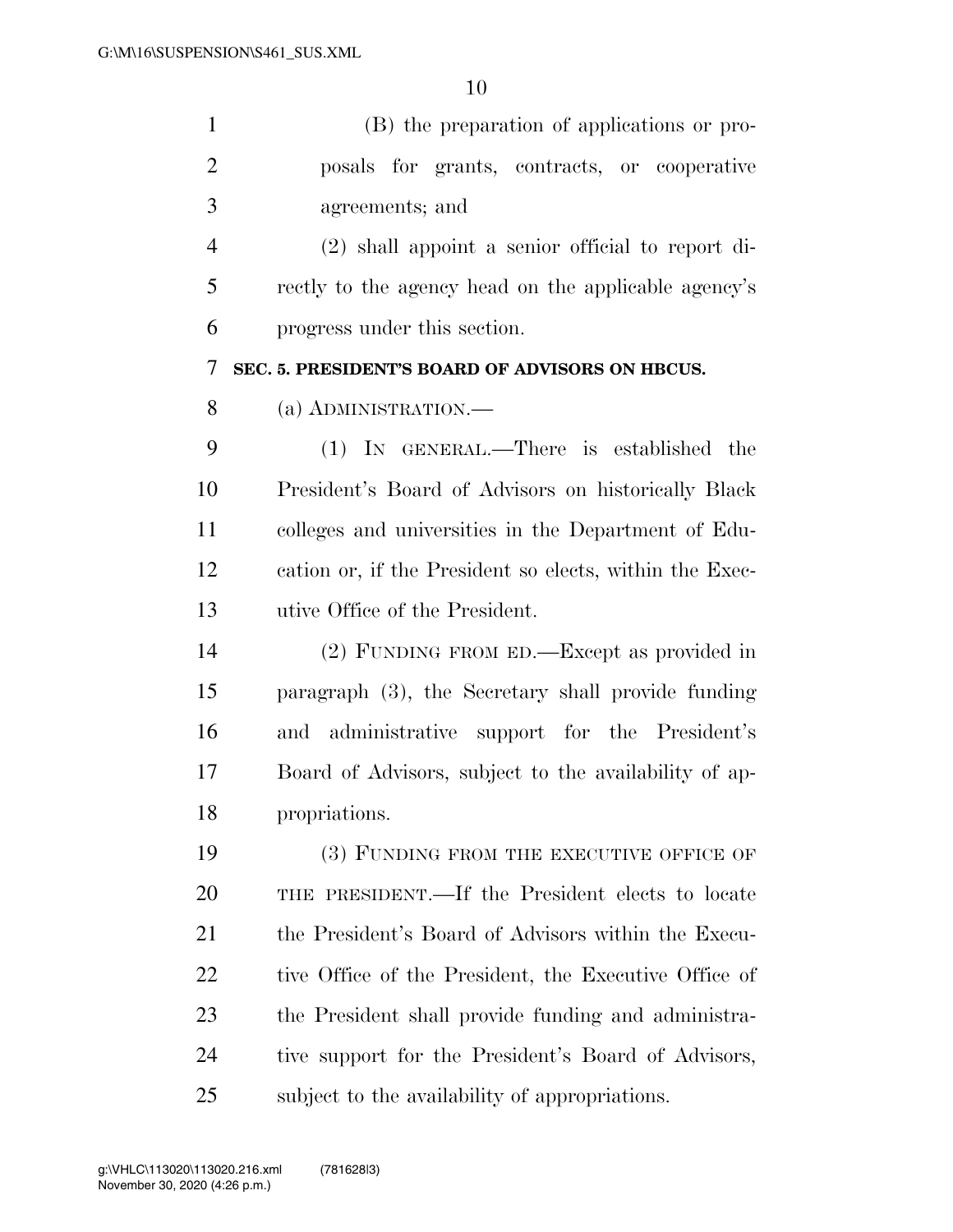| $\mathbf{1}$   | $(b)$ MEMBERSHIP.—                                    |
|----------------|-------------------------------------------------------|
| $\overline{2}$ | (1) IN GENERAL.—The President shall appoint           |
| 3              | not more than 23 members to the President's Board     |
| $\overline{4}$ | of Advisors, and the Secretary and Executive Direc-   |
| 5              | tor or their designees shall serve as ex officio mem- |
| 6              | bers.                                                 |
| 7              | $(2)$ CHAIR.—                                         |
| 8              | (A) DESIGNATION.—The President<br>shall               |
| 9              | designate one member of the President's Board         |
| 10             | of Advisors to serve as its Chair, who shall help     |
| 11             | direct the Board's work in coordination with          |
| 12             | the Secretary and in consultation with the Ex-        |
| 13             | ecutive Director.                                     |
| 14             | (B) CONSULTATION.—The Chair shall also                |
| 15             | consult with the Executive Director regarding         |
| 16             | the time and location of meetings of the Presi-       |
| 17             | dent's Board of Advisors, which shall take place      |
| 18             | not less frequently than once every 6 months.         |
| 19             | (C) PERFORMANCE.—Insofar as the Fed-                  |
| 20             | eral Advisory Committee Act (5 U.S.C. App.)           |
| 21             | may apply to the President's Board of Advisors,       |
| 22             | any functions of the President under such Act,        |
| 23             | except for those of reporting to the Congress,        |
| 24             | shall be performed by the Chair, in accordance        |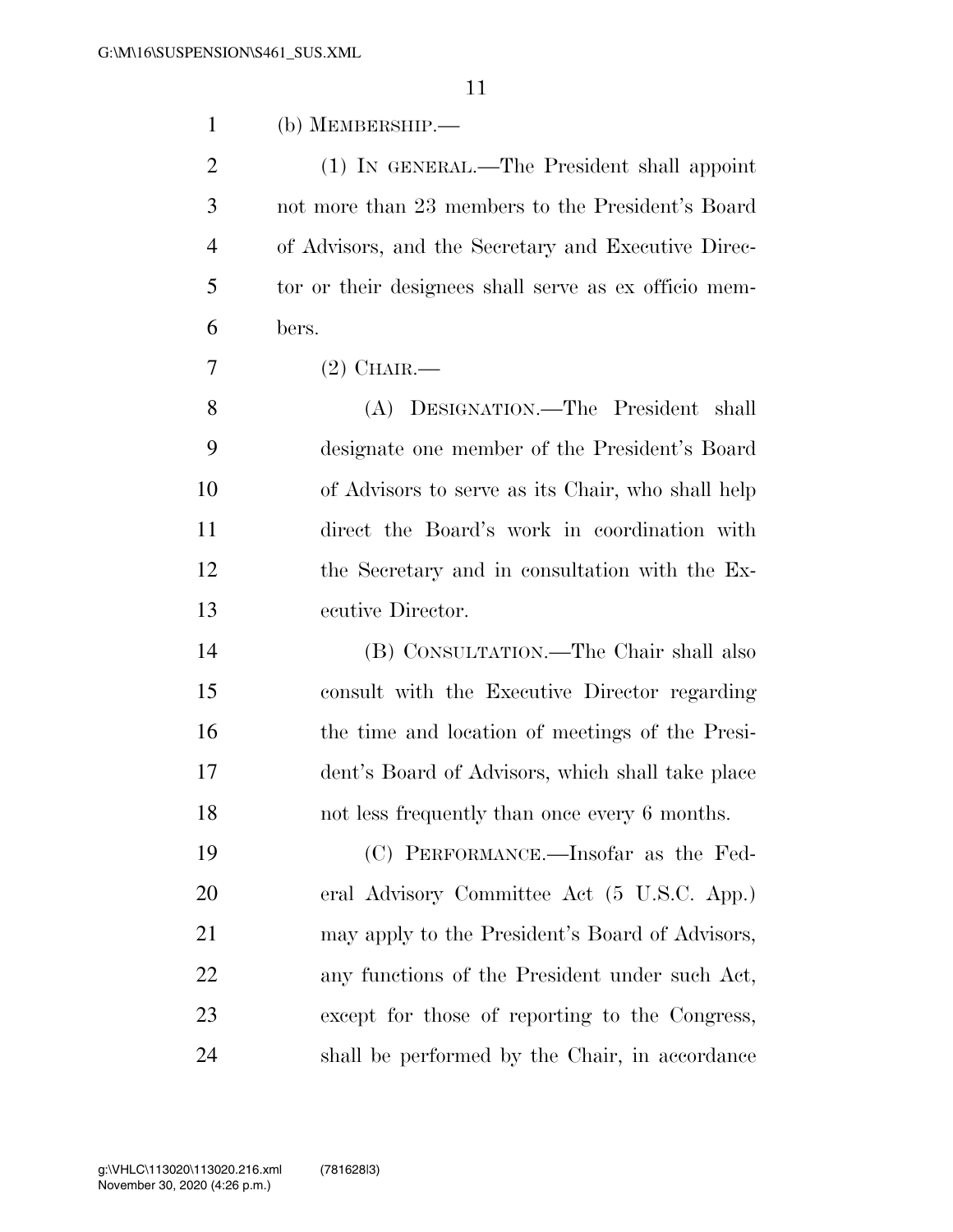with guidelines issued by the Administrator of General Services.

 (3) COMPENSATION.—Members of the Presi- dent's Board of Advisors shall serve without com- pensation, but shall be reimbursed for travel ex- penses, including per diem in lieu of subsistence, as authorized by law.

 (c) MISSION AND FUNCTIONS.—The President's Board of Advisors shall advise the President, through the White House Initiative, on all matters pertaining to strengthening the educational capacity of HBCUs, which shall include the following:

 (1) Improving the identity, visibility, distinctive capabilities, and overall competitiveness of HBCUs.

 (2) Engaging the philanthropic, business, gov- ernment, military, homeland-security, and education communities in a national dialogue regarding new HBCU programs and initiatives.

 (3) Improving the ability of HBCUs to remain fiscally secure institutions that can assist the Nation in achieving its educational goals and in advancing 22 the interests of all Americans.

 (4) Elevating the public awareness of, and fos-tering appreciation of, HBCUs.